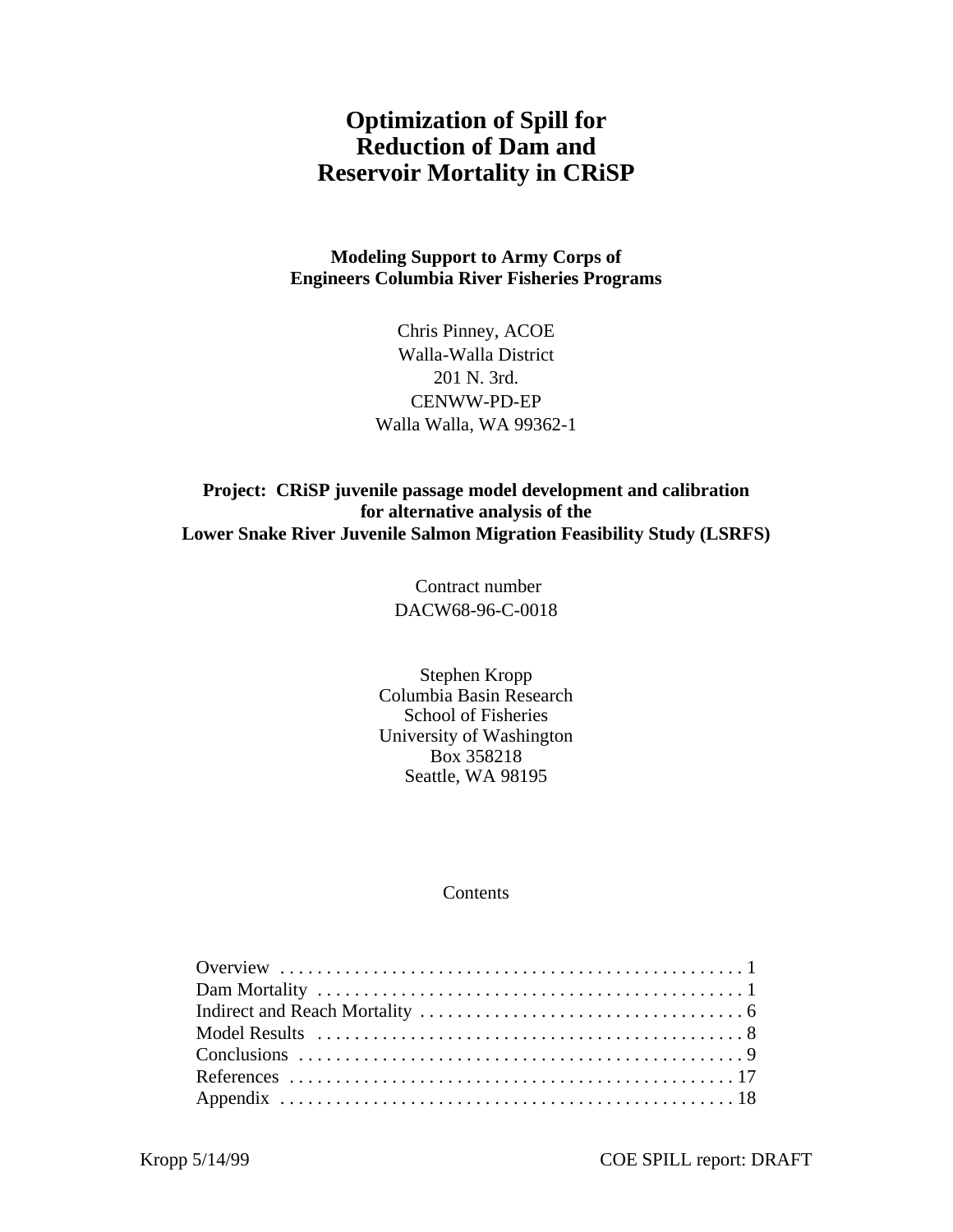## <span id="page-1-0"></span>**Overview**

Holding all other variables constant, the effects of spill on both direct dam mortality and reservoir mortality in yearling chinook are considered. Spill may often enhance juvenile passage, but can also lead to an increase in dissolved gas concentrations in downstream reservoirs. High levels of dissolved nitrogen are known to be harmful to chinook. Whether the combined effects result in a net increase or decrease in survival through various projects depends on how high spill is adjusted during the period of downstream migration.

## **Dam Mortality**

Direct dam survival, S, may be expressed simply as:

$$
S=(P_B+P_T+P_S)/(N_S+N_T+N_B)\,
$$

where

- $\blacksquare$  P<sub>S</sub> is the number of fish passing the spillway
- $\blacksquare$  P<sub>T</sub> is the number of fish passing the turbines
- $\blacksquare$  P<sub>B</sub> is the number of fish passing the bypass system
- $\blacksquare$  N<sub>S</sub> is the number of fish entering the spillway
- $\blacksquare$  N<sub>T</sub> is the number of fish entering the turbines
- $\blacksquare$  N<sub>B</sub> is the number of fish entering the bypass system

The number of fish passing (surviving) each route is given by

- $P_S = N_S S_S$
- $P_T = N_T S_T$
- $P_B = N_B S_B$

where

- $N_S = N_0(SE)(SF)$
- $N_T = N_0 N_S N_B$
- $N_B = FGE(N_0 N_S)$

and

- $S<sub>S</sub>$  is the spill survival
- $S_T$  is the turbine survival
- $S_B$  is the bypass system survival
- SF is the spill fraction
- $\blacksquare$  SE is the spill effectiveness
- FGE is the fish guidance efficiency
- $\blacksquare$  N<sub>0</sub> is the number arriving at the dam = N<sub>S</sub> + N<sub>T</sub> + N<sub>B</sub>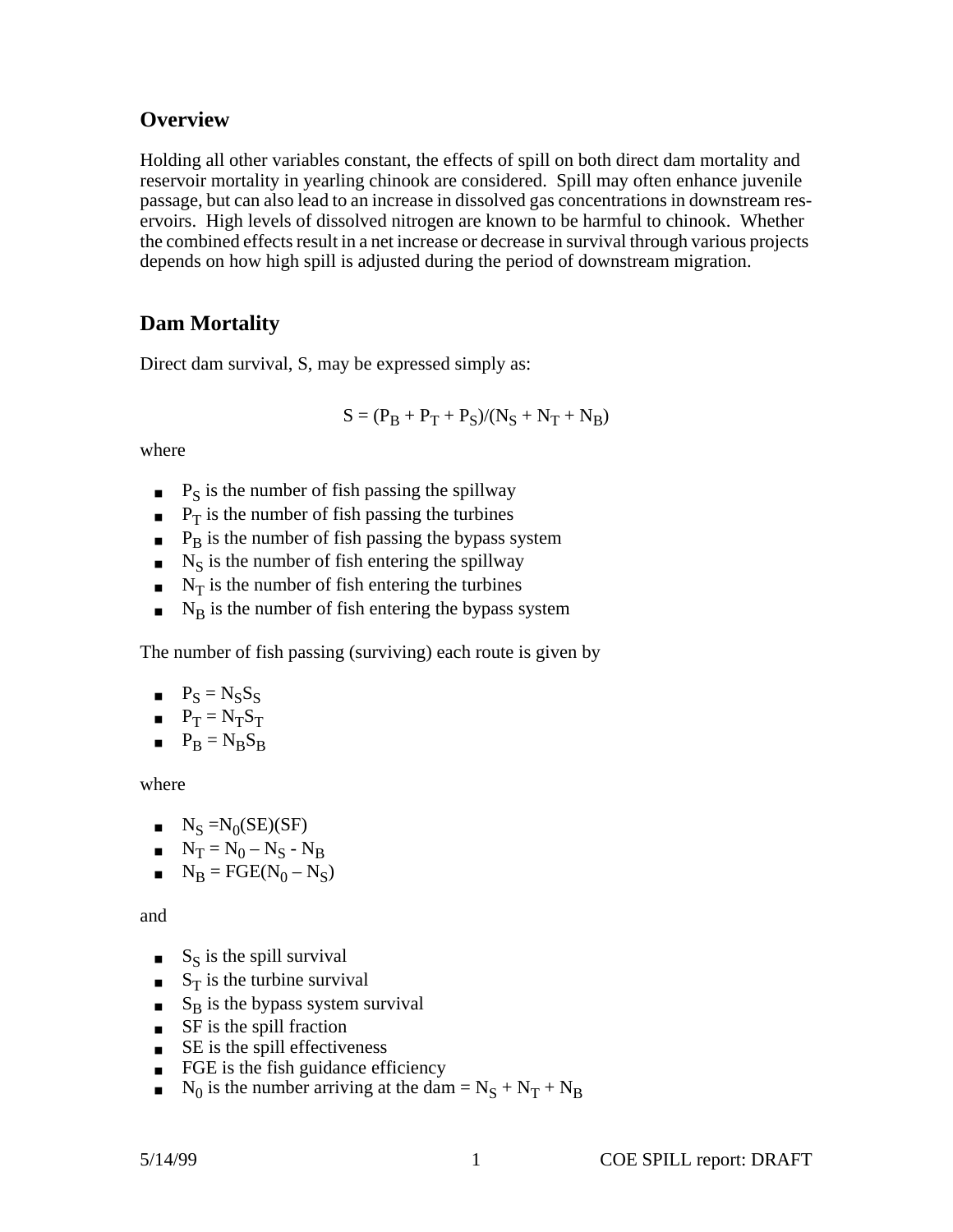Values for  $S_S$ ,  $S_T$ ,  $S_B$ , SE and FGE have been determined by the PATH Work Group and Hydro Group (PATH, 1998; Toole, 1998; Giorgi, 1998). Recommended values and their associated uncertanties are presented in Table 1.

| <b>FGE</b>                        |                                                        |       |                 |  |
|-----------------------------------|--------------------------------------------------------|-------|-----------------|--|
|                                   | high                                                   | mean  | low             |  |
| <b>LGR</b>                        | 0.53                                                   | 0.51  | 0.49            |  |
| <b>LGS</b>                        | 0.45                                                   | 0.45  | 0.45            |  |
| <b>LMN</b>                        | 0.49                                                   | 0.49  | 0.49            |  |
| <b>ICE</b>                        | 0.46                                                   | 0.46  | 0.46            |  |
| <b>MCN</b>                        | 0.68                                                   | 0.525 | 0.37            |  |
| <b>JDA</b>                        | 0.34                                                   | 0.34  | 0.34            |  |
| <b>DAL</b>                        | 0.46                                                   | 0.46  | 0.46            |  |
| <b>BON</b>                        | 0.47                                                   | 0.47  | 0.47            |  |
|                                   |                                                        |       |                 |  |
| <b>SE</b>                         |                                                        |       |                 |  |
|                                   | Use $1.5 +$ $\div$ 0.5 for all dams except The Dalles. |       |                 |  |
| For The Dalles:                   |                                                        |       |                 |  |
| $SE = 2.0$                        |                                                        |       | for $SF < 30\%$ |  |
|                                   | $SE = 2.43 - 1.43$ (spill fraction)                    |       | for $SF > 30\%$ |  |
|                                   |                                                        |       |                 |  |
| <b>Bypass Mortality</b>           |                                                        |       |                 |  |
|                                   | Use 0.02 for LGR, LMN and BON1                         |       |                 |  |
|                                   | Use 0.03 for all other dams                            |       |                 |  |
|                                   |                                                        |       |                 |  |
| <b>Turbine Mortality</b>          |                                                        |       |                 |  |
| Use $0.10 +/- 0.03$ for all dams. |                                                        |       |                 |  |
|                                   |                                                        |       |                 |  |
| <b>Spill Mortality</b>            |                                                        |       |                 |  |
| Use 0.02 for all dams.            |                                                        |       |                 |  |

**Table 1: Recommended Values for Spill Optimization**

Four scenarios were considered. In the first scenario (Scenario A), parameter values were set to maximize survival, within specified uncertanties. For this scenario, high FGE values were assumed (Table 1), a spill effectiveness of 2.0 was used for all dams (except The Dalles), and turbine mortality was set at 0.07 for all dams. The second scenario (Scenario B) represents the worst case scenario, within specified uncertanties. For this scenario, low values for FGE and SE were assumed, and turbine mortality was set to 0.13.

For the third and forth scenarios (Scenario C and Scenario D), parameter values were set so as to minimize and maximize the effects of spill on direct dam survival, respectively.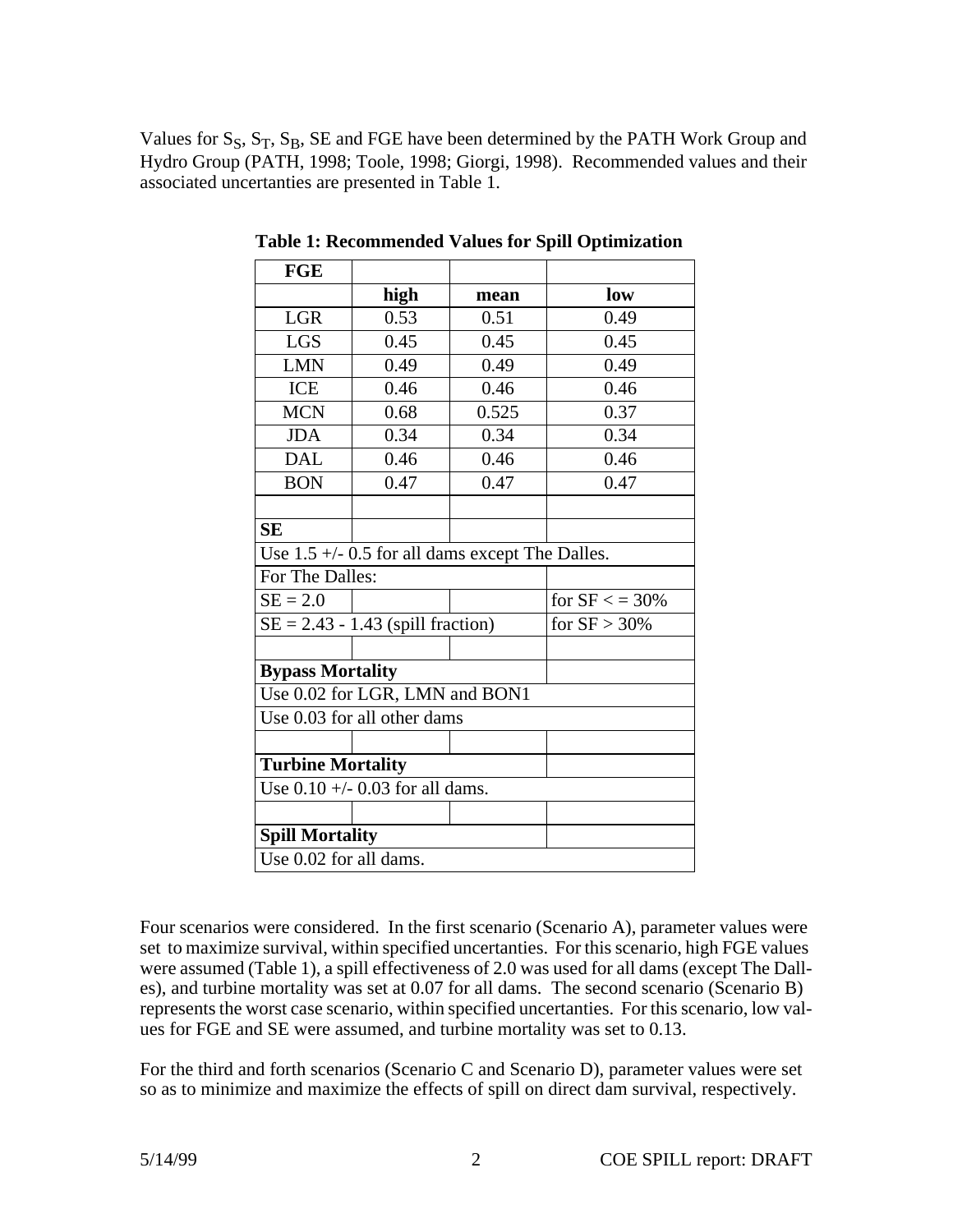For Scenario C, high FGE values were used while turbine mortality was set to 0.07 and SE was set to 1.0 (except at The Dalles). For Scenario D, low FGE values were used, turbine mortality was set to 0.13, and SE was set to 2.0.

For the Dalles, SE was calculated using the relationship in Table1. Values are shown in Table 2.

| spill<br>fraction | SЕ   |
|-------------------|------|
| $0 - 0.3$         | 2.00 |
| 0.4               | 1.86 |
| 0.5               | 1.72 |
| 0.6               | 1.57 |
| 0.7               | 1.43 |
| 0.8               | 1.29 |
| 0.9               | 1.14 |
| 1                 | 1.00 |

#### **Table 2: SE Values for The Dalles**

Figure 1 shows how direct dam survival is expected to change over a range of spill fractions for McNary Dam, given the above assumptions, for Scenarios A and B. Because the uncertainty in the estimate for FGE is greatest at McNary, we see the largest change in predicted direct survival for this dam. For other dams, the difference between best and worst case scenarios is expected to be less significant.

Figure 2 shows the range of uncertainty associated with the effects of increased spill on direct dam survival. Assumptions used in Scenario C yield the smallest expected benefits in direct dam survival from increased spill, while assumptions used in Scenario D yield the largest expected benefits in direct dam survival. Again, the difference between Scenarios C and D is most pronounced at McNary, due to the large degree of uncertainty associated with FGE at that dam.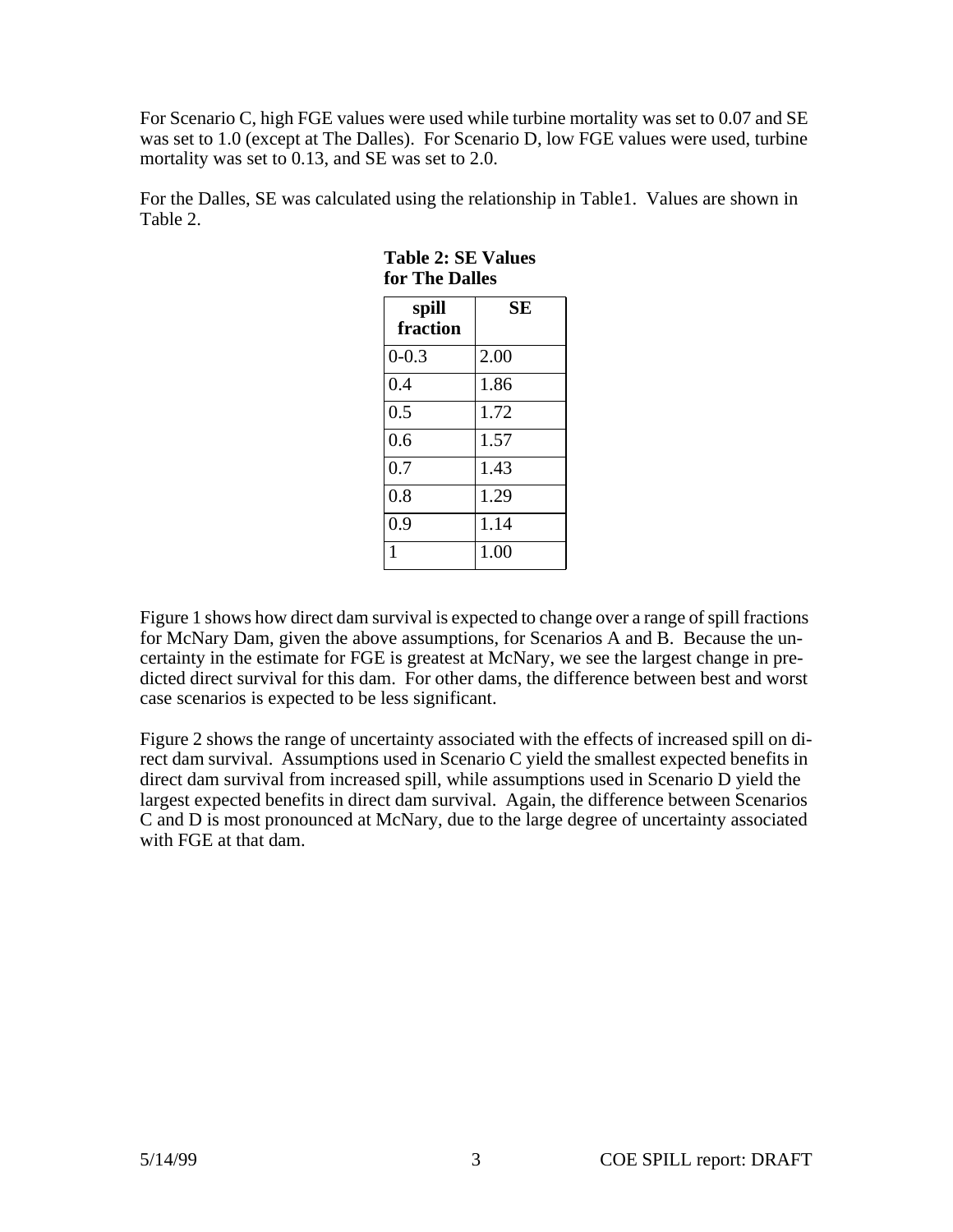

## **Figure 1. Best and Worst Case Survival, McNary Dam**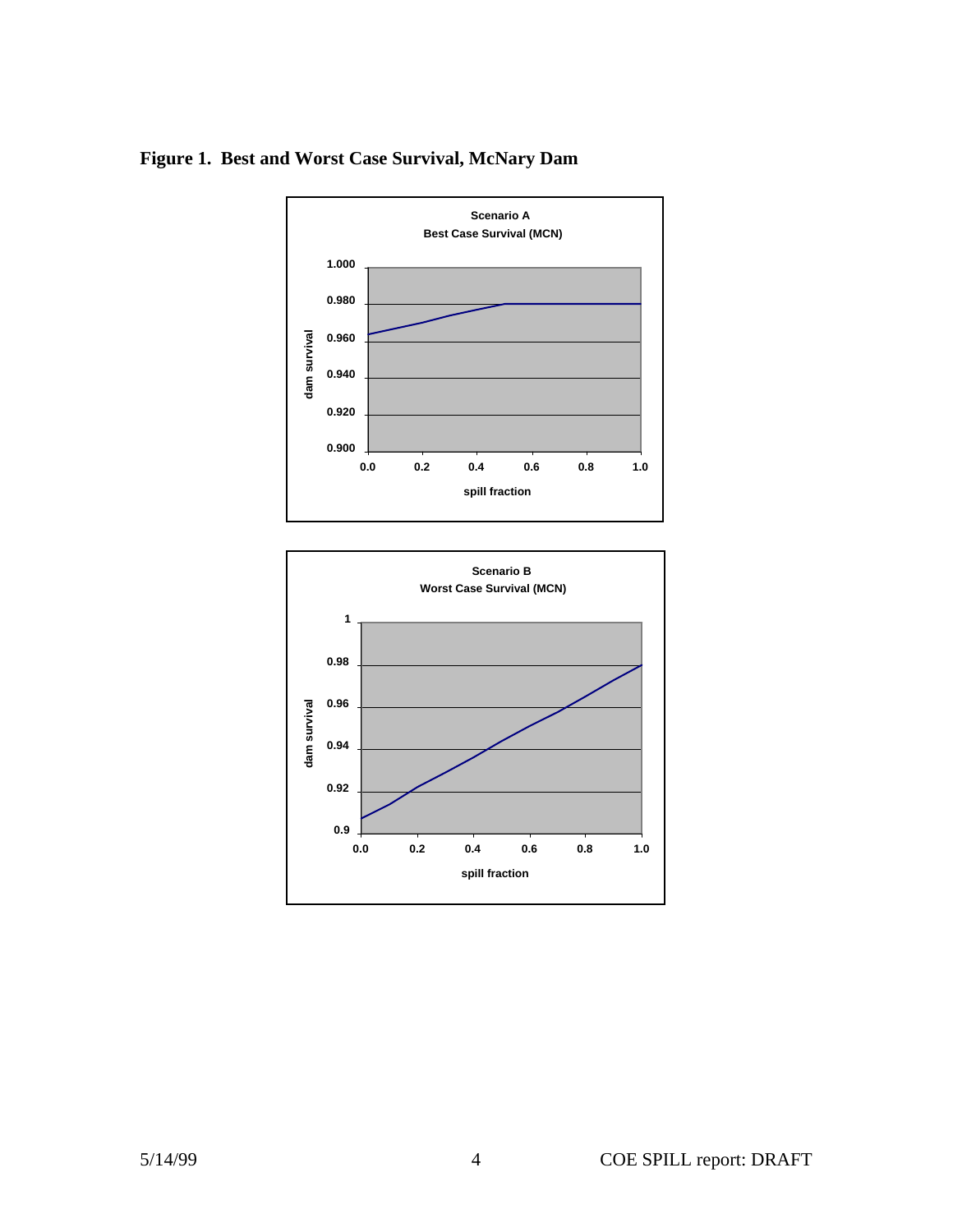

<span id="page-5-0"></span>**Figure 2. Effect of Spill on Dam Survival at McNary**

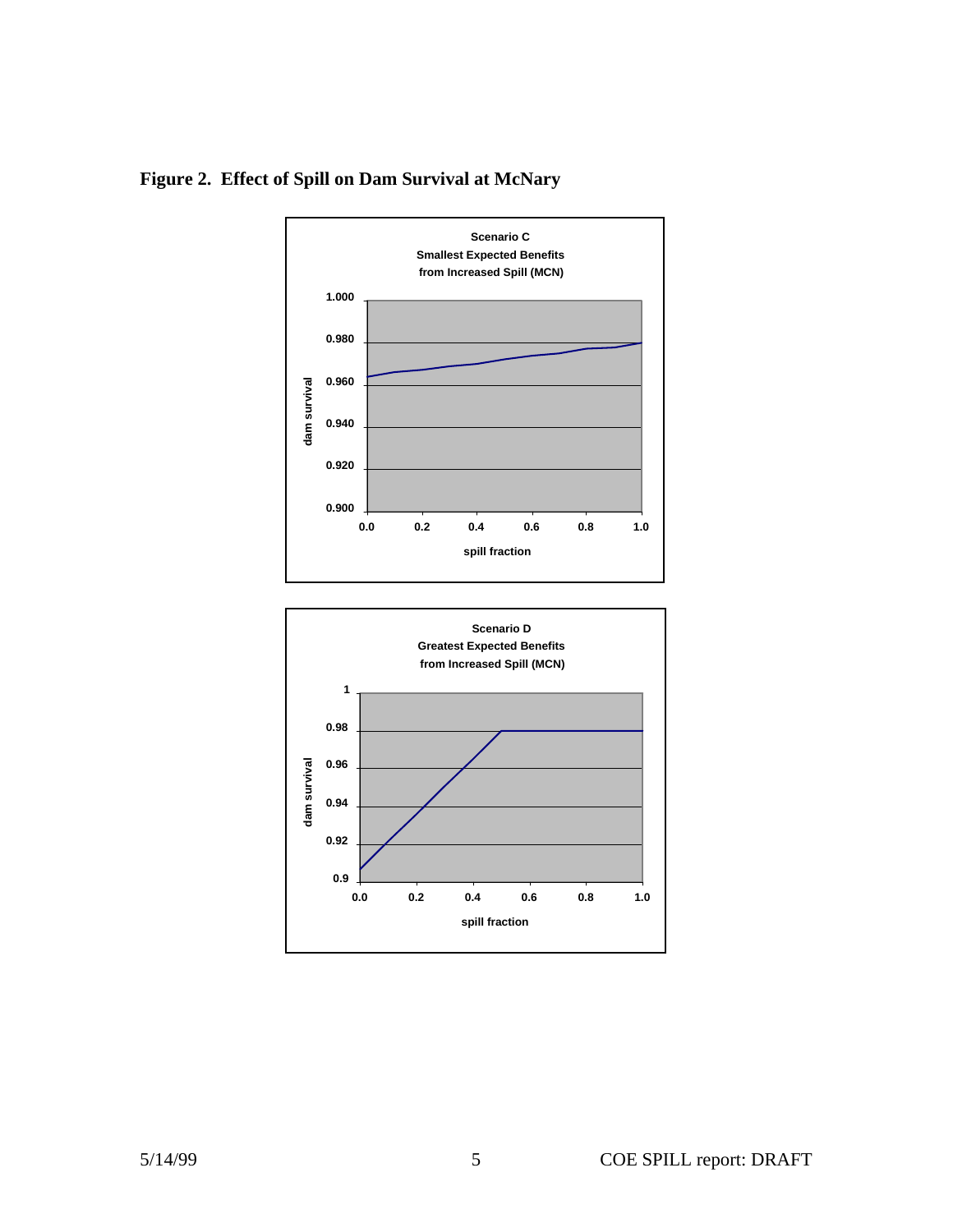# **Indirect and Reach Mortality**

Indirect and reach survival, which depends on tailrace and reach predation, dissolved nitrogen concentrations and other factors, was estimated for each scenario over a range of flows using the Columbia River Salmon Passage Model (CRiSP), Version 1.6.

Model headwater flow probability distributions were estimated from historical gaged flows. For the Columbia, Snake and Clearwater, five modeled flows were derived by calculating the mean flow for each river at its modeled headwater (med. flow) during the period of spring chinook downstream migration, and adding or subtracting one or two times the standard deviation to derive flows for the other four scenarios. Flows for other headwaters were calculated by linearly interpolating between historical minimum and maximum spring flows.

Headwater flows used in the modeled spill scenarios are shown in Table 3.

|                 | <b>COL</b> | <b>DES</b> | ANA CLW |                   | NFC  | MFC                | <b>SAL</b> | <b>WEN</b> | <b>MET</b>       |
|-----------------|------------|------------|---------|-------------------|------|--------------------|------------|------------|------------------|
| Run             |            |            |         |                   |      |                    |            |            |                  |
|                 | 4.1        | 2.0        | 0.9     | $\vert 0.5 \vert$ | 0.4  | $\overline{0.2}$   | 1.0        | 0.5        | $\overline{0.3}$ |
| $\overline{2}$  | 82.5       | 20.3       | 29.5    | $\vert$ 17.0      | 6.8  | 5.2                | 15.8       | 10.4       | 10.2             |
| $\vert 3 \vert$ | 160.9      | 38.5       | 58.1    | 33.5              | 13.2 | $\vert 10.1 \vert$ | 30.5       | 20.3       | 20.1             |
| $\overline{4}$  | 1239.3     | 156.8      | 86.7    | 50.1              | 19.6 | 15.1               | 45.3       | 30.1       | 30.1             |
| $\overline{5}$  | 317.6      | 75.0       | 115.3   | 66.6              | 26.0 | 20.0               | 60.0       | 40.0       | 40.0             |

**Table 3: Modeled Headwater Flows (kcfs)**

Dissolved gas concentrations were calibrated to observed concentrations at each dam between 1995 and 1998 using CRiSP 1.6 (Shaw, 1998). No significant variation in model parameters was required, with the exception of the parameter "k\_entrain", which determines the dissolved gas concentration in the fraction of flow passing through the powerhouse (Beer, 1999). Values for k entrain can be expected to vary annually with differences in spill, flow and dam operations. Calibrated values for k\_entrain are shown in Table 4. The sensitivity of survival to a range of values was examined using medium to high flow and varying the spill fraction between 20% and 100% (planned spill) at Lower Granite, Little Goose and Ice Harbor. These are summarized in [Table 5.](#page-8-0) Because variations in survival were small (less than 1%), average values were used for k\_entrain were used for these three dams.

It is assumed that predation and other parameters that affect survival do not vary with spill fraction. Other assumptions are summarized in the Appendix.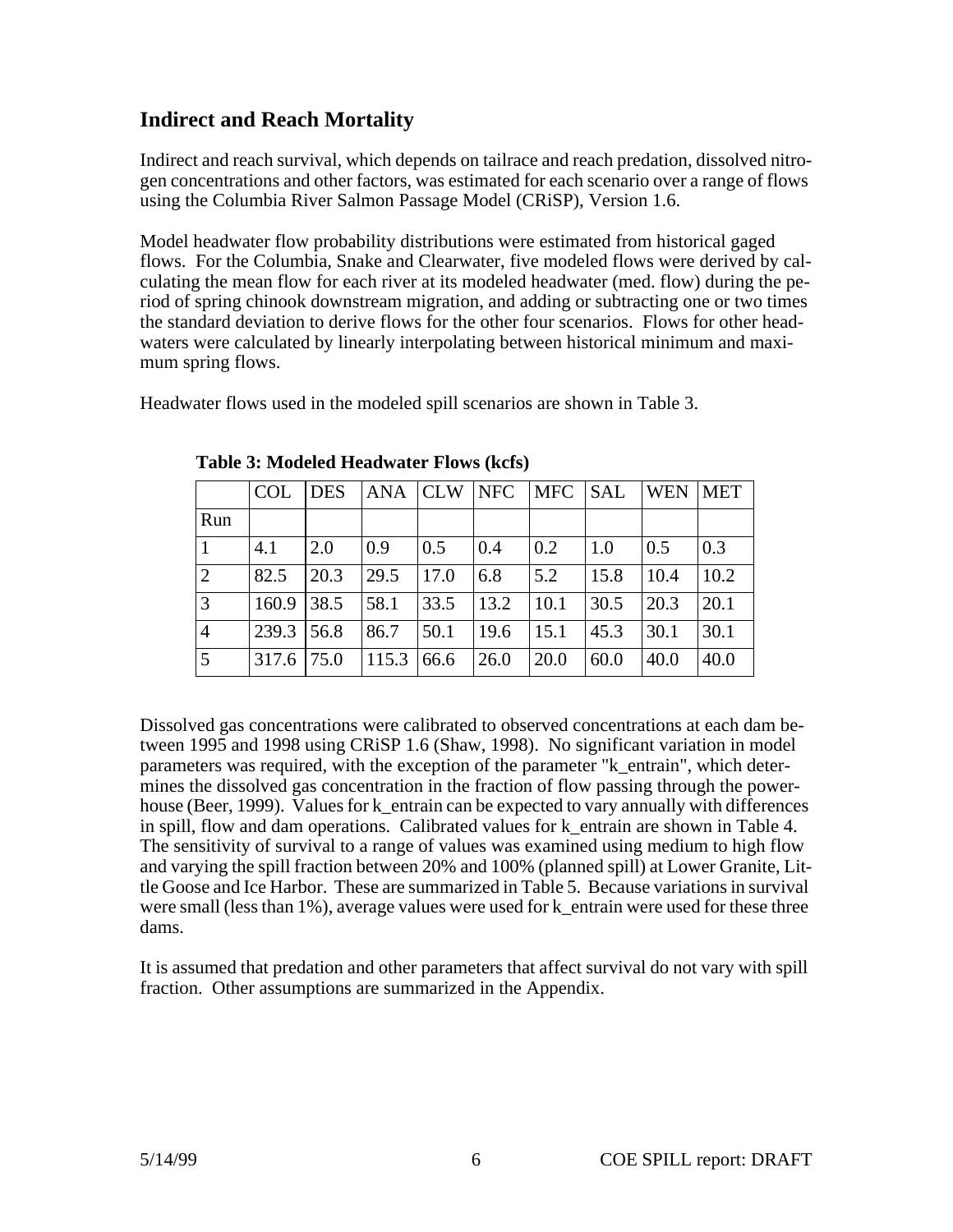| Table 4: k entrain values |  |  |
|---------------------------|--|--|
|---------------------------|--|--|

| 1995:            | Lower_Granite_Dam |       | 0.009 |       |
|------------------|-------------------|-------|-------|-------|
|                  | Little_Goose_Dam  |       | 0.143 |       |
|                  | Ice_Harbor_Dam    |       | 0.000 |       |
|                  |                   |       |       |       |
| 1996:            | Lower_Granite_Dam |       | 0.009 |       |
|                  | Little Goose Dam  |       | 0.960 |       |
|                  | Ice Harbor Dam    |       | 0.220 |       |
|                  |                   |       |       |       |
| 1997:            | Lower_Granite_Dam |       | 0.012 |       |
|                  | Little_Goose_Dam  |       | 0.555 |       |
|                  | Ice_Harbor_Dam    |       | 0.000 |       |
|                  |                   |       |       |       |
| 1998:            | Lower_Granite_Dam |       | 0.017 |       |
|                  | Little_Goose_Dam  |       | 0.802 |       |
|                  | Ice Harbor Dam    |       | 0.004 |       |
|                  |                   |       |       |       |
|                  | max               |       | min   | avg   |
|                  |                   |       |       |       |
|                  | Lower_Granite_Dam | 0.017 | 0.009 | 0.012 |
| Little Goose Dam |                   | 0.960 | 0.143 | 0.615 |
| Ice_Harbor_Dam   |                   | 0.220 | 0.000 | 0.056 |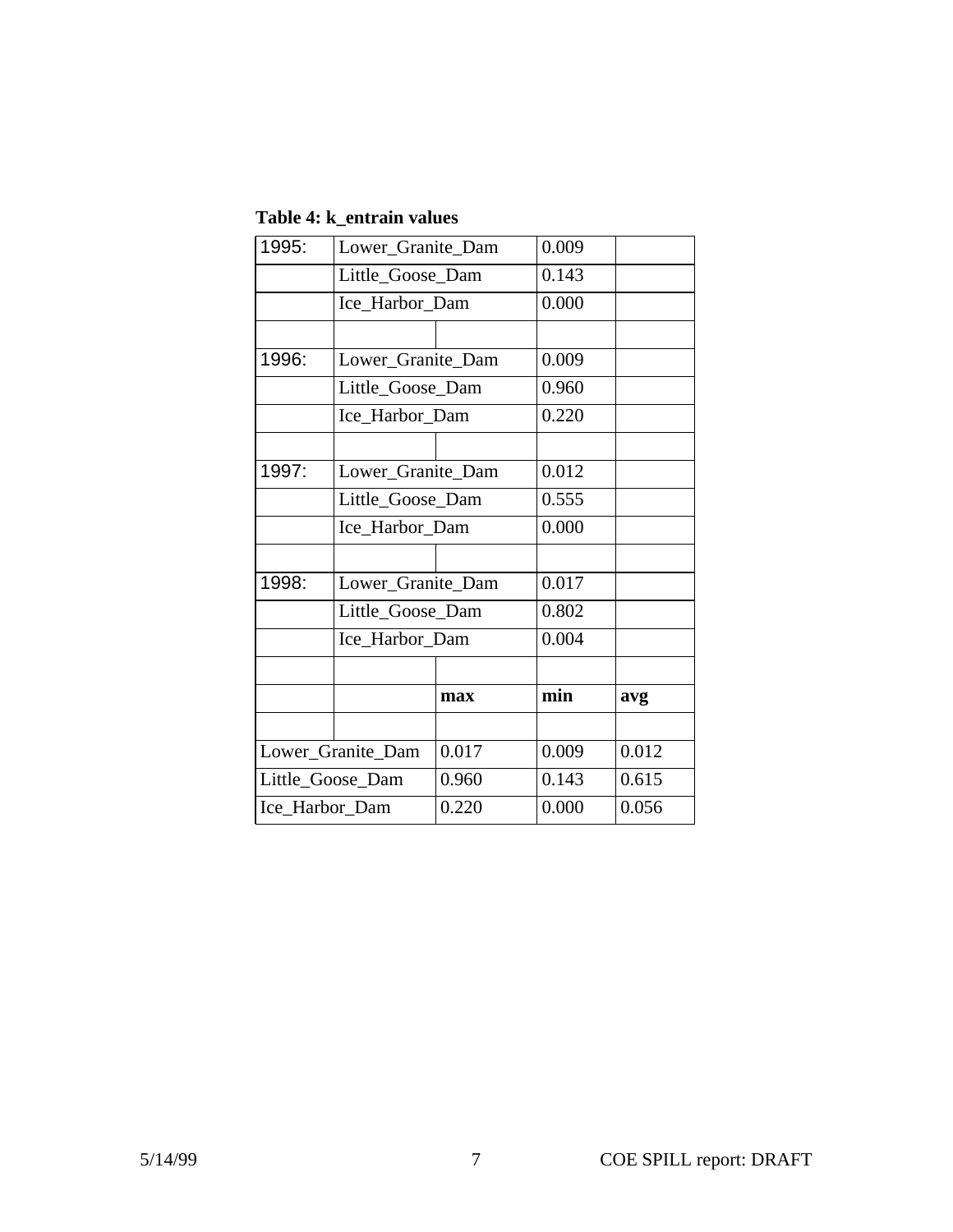| 20% Spill - Med-Hi Flow  |       |       |  |  |  |  |
|--------------------------|-------|-------|--|--|--|--|
| Survival to:             | max k | min k |  |  |  |  |
| Little Goose             | 81.7% | 81.9% |  |  |  |  |
| Lower                    | 73.1% | 73.2% |  |  |  |  |
| Monumental               |       |       |  |  |  |  |
| Ice Harbor               | 67.3% | 67.4% |  |  |  |  |
| McNary                   | 62.2% | 62.3% |  |  |  |  |
|                          |       |       |  |  |  |  |
| 100% Spill - Med-Hi Flow |       |       |  |  |  |  |
| Survival to:             | max k | min k |  |  |  |  |
| <b>Little Goose</b>      | 81.3% | 81.3% |  |  |  |  |
| Lower                    | 73.5% | 73.5% |  |  |  |  |
| Monumental               |       |       |  |  |  |  |
| Ice Harbor               | 68.3% | 68.3% |  |  |  |  |
| McNary                   | 64.1% | 64.1% |  |  |  |  |

<span id="page-8-0"></span>**Table 5: Sensitivity to k\_entrain**

## **Model Results**

Model results for Lower Granite are shown in Figure 3. For Lower Granite Dam, it is important to note that in the high flow scenario, the powerhouse is running at capacity between 0% and 50% planned spill, and the actual spill fraction remains constant at 55%. Planned spills above 55%, however, are allowed. The medium flow at Lower Granite is 145.4 kcfs, which is 15.4 kcfs higher than the powerhouse capacity. Thus, in the medium flow scenario, the minimum allowable spill is 11%. Above 11%, the planned spill is equal to the actual spill.

Modeling survival through Little Goose Pool takes into account indirect mortality and nitrogen gas-related mortality associated with operations at Lower Granite. For most flows, reach mortality associated with nitrogen gas supersaturation in Little Goose Pool results in a gradual decline in reach survival of a couple percentage points as spill increases. This effect is small, however, compared to the model uncertainty in direct dam survival and the effects of flow itself. In Scenario B (low FGE's, low SE, high turbine mortality), the beneficial effects of increased spill on dam survival outweigh the adverse impacts of nitrogen gas-related mortality, resulting in an increase in survival with spill, even at very high levels of spill.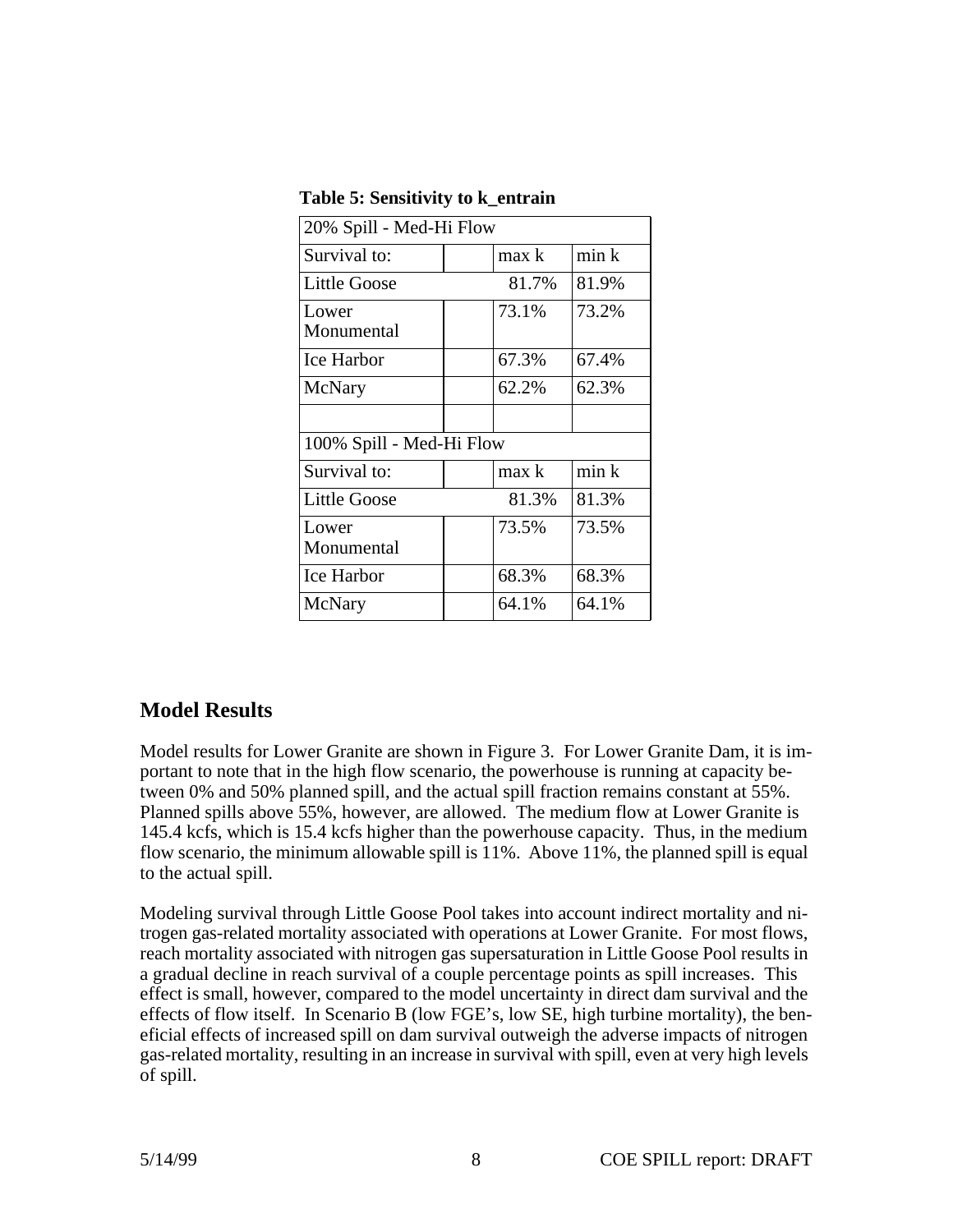<span id="page-9-0"></span>This is not the case for McNary (Figure 4). Because the flows are much higher, and because dissolved gas dissipates slowly in John Day Pool, the adverse effects of high spill fractions on reach survival outweigh the benefits of decreased turbine mortality at very high rates of spill (greater than about 350 kcfs). Higher survival is possible at lower flows because, at flows greater than about 600 kcfs, total spill is constrained to remain at levels (greater than 368 kcfs) that compromise any benefits derived from enhanced dam survival or decreased travel time and predation.

Results for John Day, The Dalles, and Bonneville are shown in Figures 5, 6, and 7, respectively. Further analysis and interpretation is ongoing.

System-wide survival was calculated by applying constant spill schedules at all dams simultaneously. System-wide results are shown in Figures 8 (to Bonneville tailrace) and 9 (to Estuary).

## **Conclusions**

Results suggest that during low to medium flow years (0 to 350 kcfs at McNary during the spring), increasing spill will generally enhance downstream survival of yearling chinook. Benefits are seen up to a spill fraction of about 50% at most dams, regardless of what values are assumed for FGE, SE and turbine mortality. Results suggest that increasing spill to 50% at all dams will lead to an improvement in system-wide survival of between about 2% to 10%. There is too much uncertainty to recommend spilling more than 50% at any dam to enhance passage, even at very low flows.

At high flows (greater than 350 kcfs at McNary, or 145 kcfs at Lower Granite), additional spill in excess of forced spill does not appear to enhance survival, and cannot be justified based on our assumptions.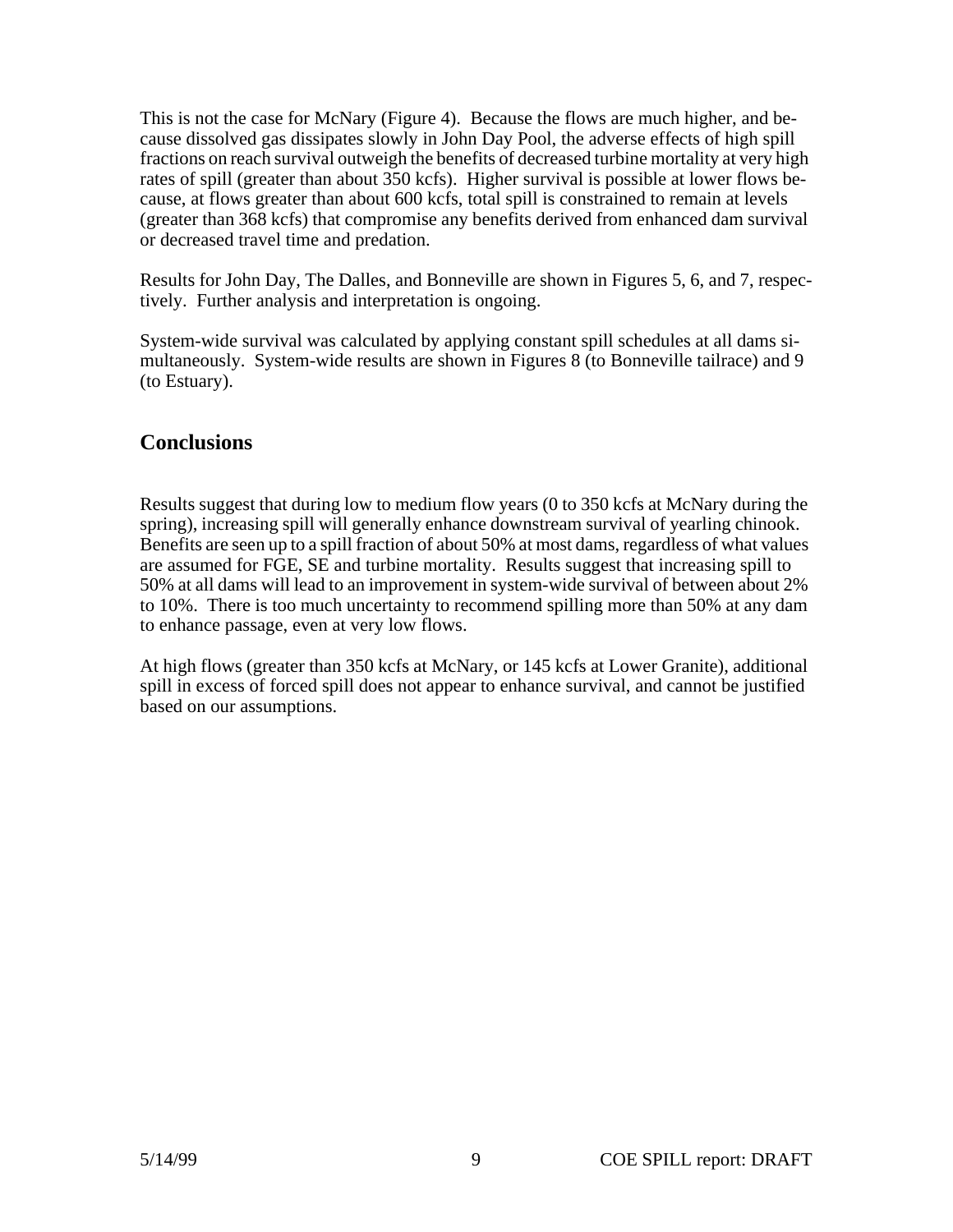#### **Figure 3. Lower Granite: Dam and Downstream Reach Survival**



| low flow—                     |
|-------------------------------|
| ——— low-med flow              |
| $\longrightarrow$ medium flow |
| ▲ med-hi flow                 |
| — <del>a</del> — high flow    |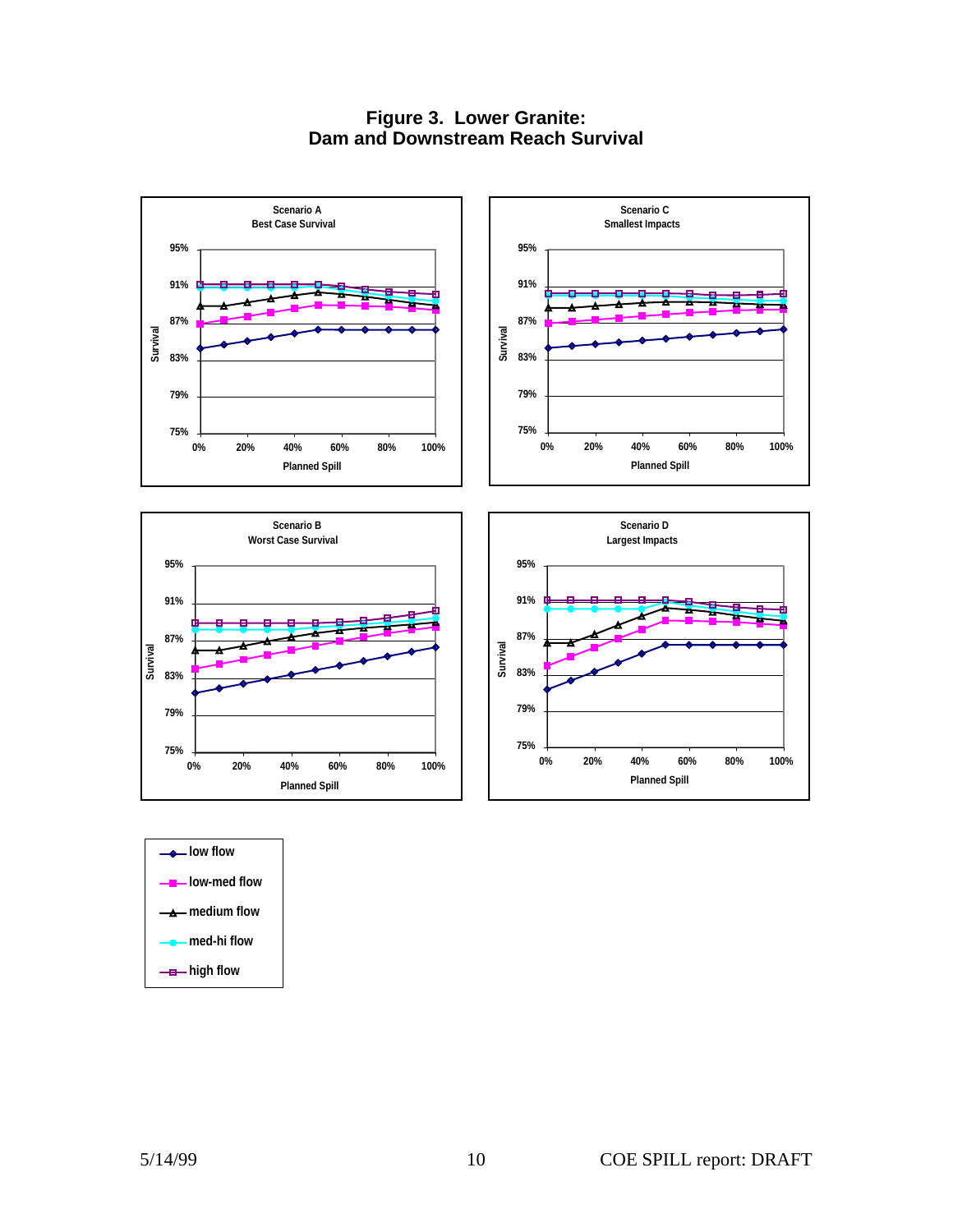**Figure 4. McNary: Dam and Downstream Reach Survival**



**low-med flow medium flow med-hi flow -B**-high flow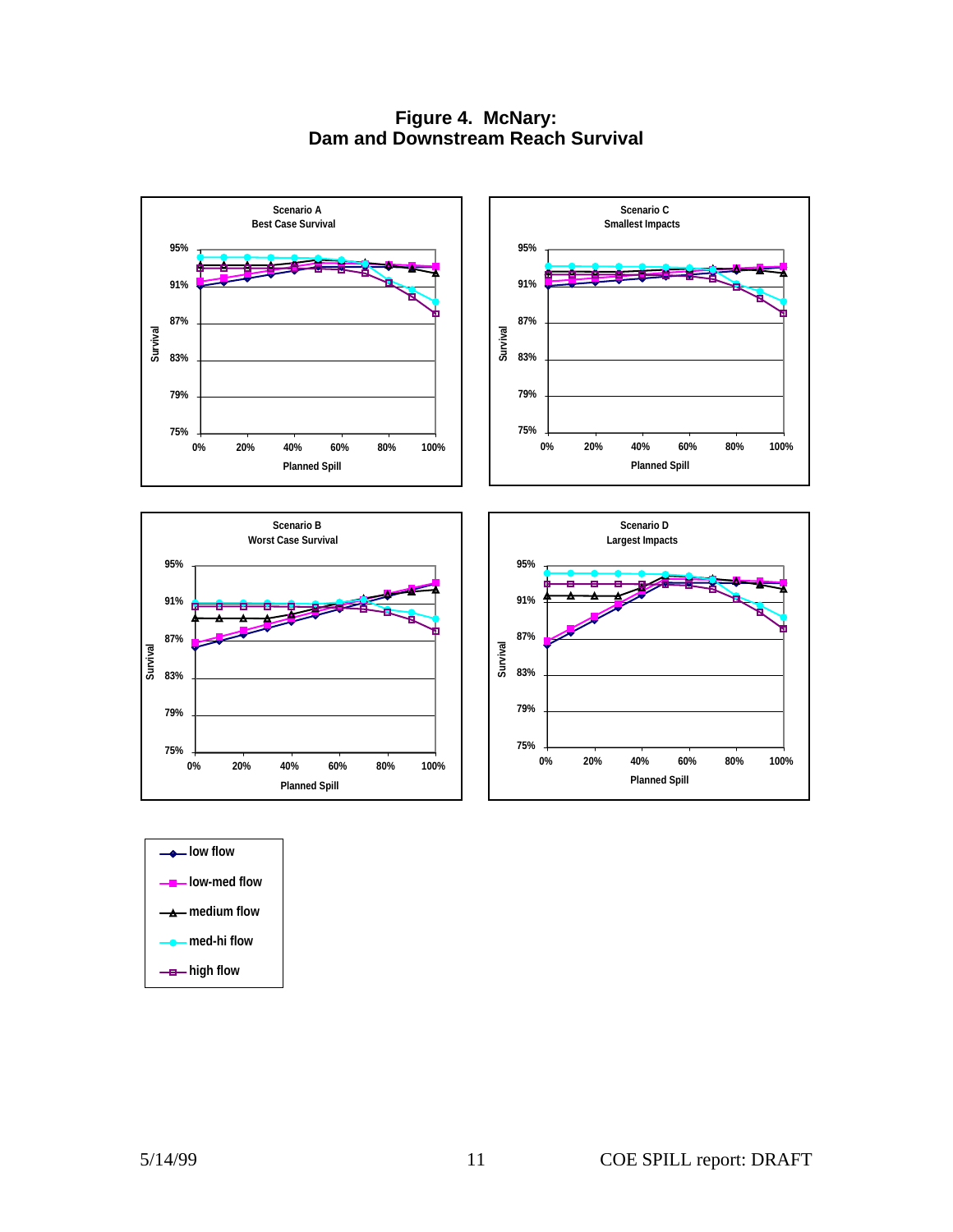**Figure 5. John Day: Dam and Downstream Reach Survival**



| $\rightharpoonup$ low flow    |
|-------------------------------|
| $\frac{1}{2}$ low-med flow    |
| $\longrightarrow$ medium flow |
| <u>_e_</u> med-hi flow        |
| — <del>a</del> — high flow    |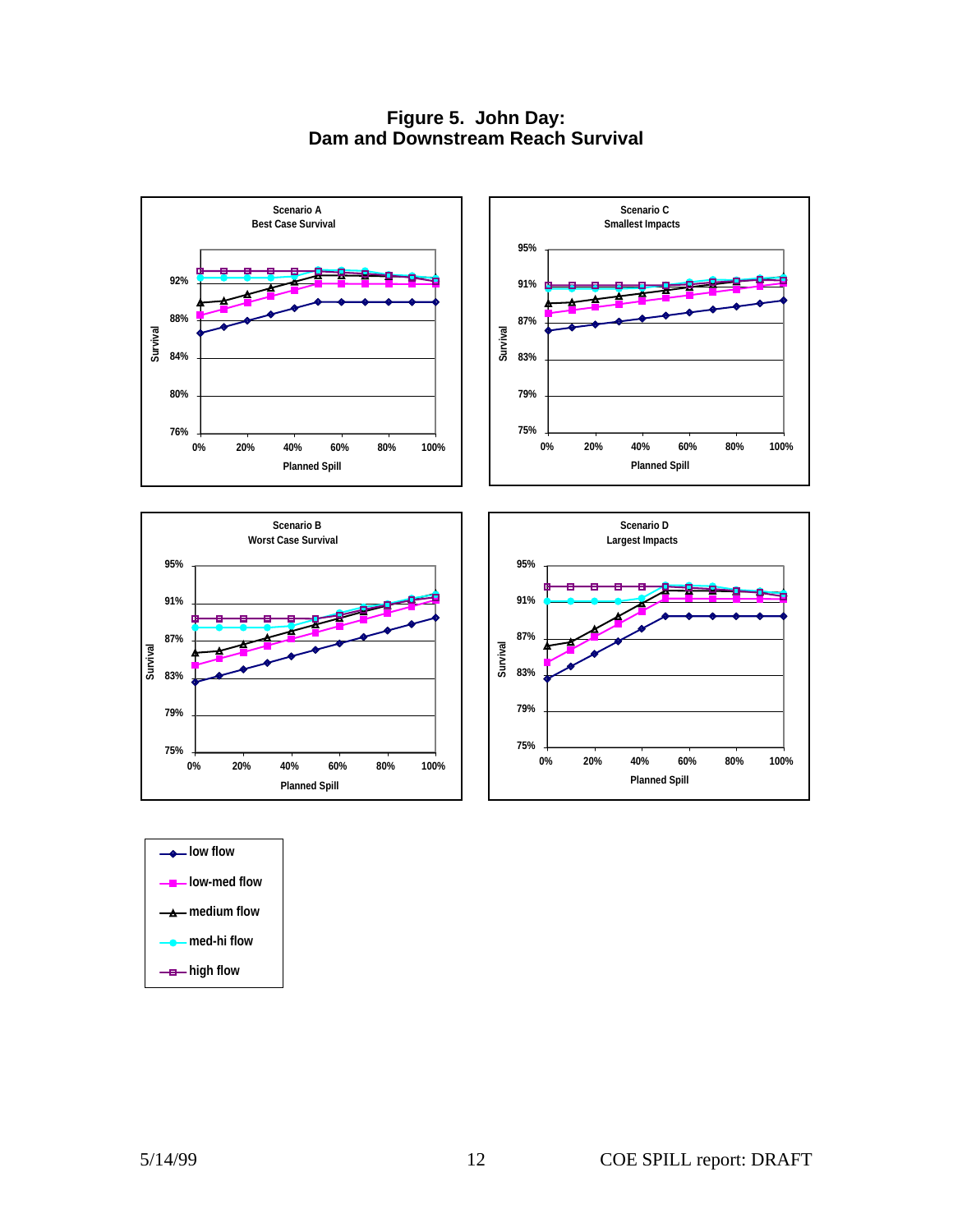#### **Figure 6. The Dalles: Dam and Downstream Reach Survival**



Note: Because there is no uncertainty assumed for FGE values at The Dalles, Scenarios C and D are the same as Scenarios A and B.



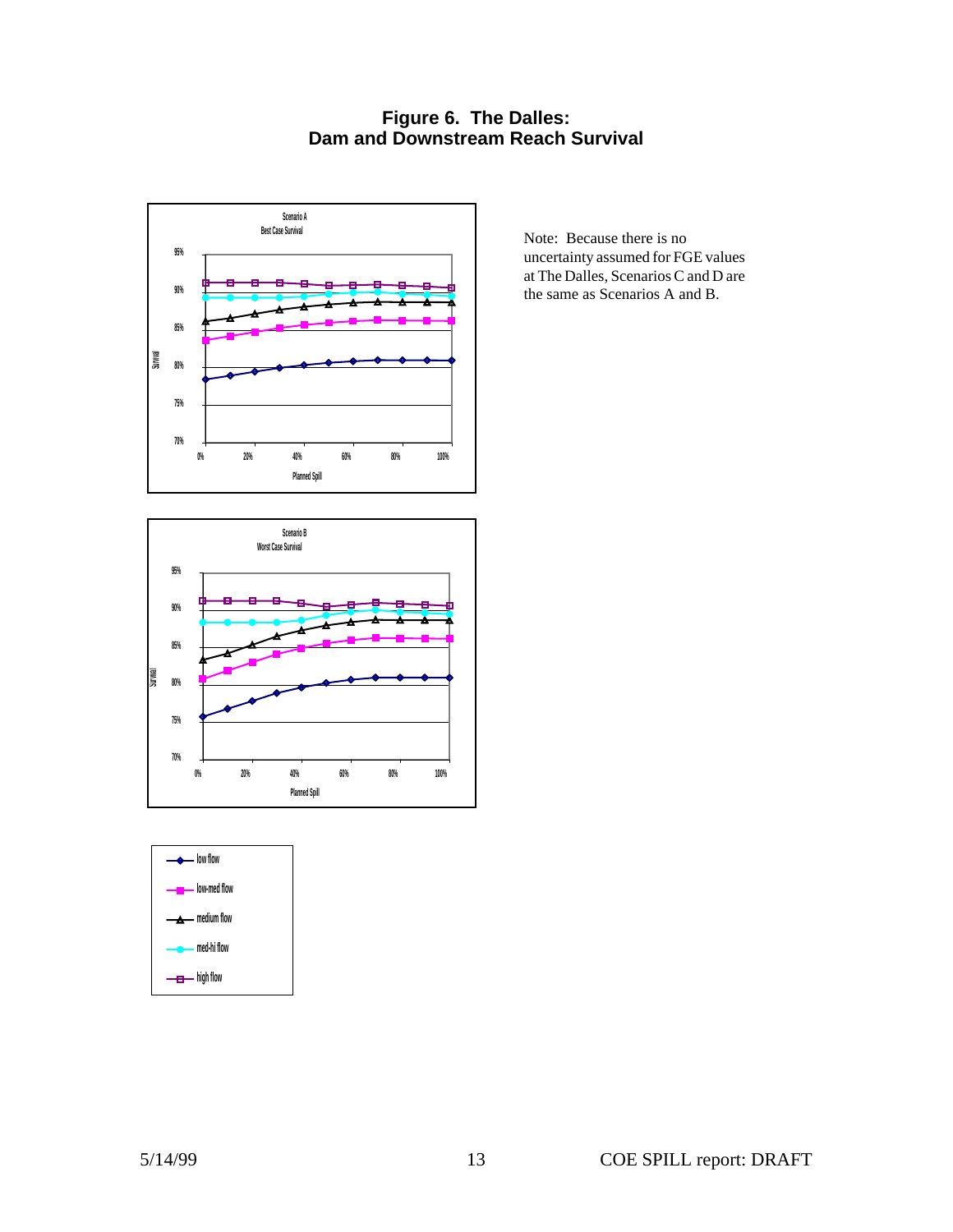#### **Figure 7. Bonneville: Survival Through Dam to Estuary**



| <u>__</u> __low-med flow      |
|-------------------------------|
| ——— medium flow               |
| $\rightharpoonup$ med-hi flow |
| — <del>a</del> — high flow    |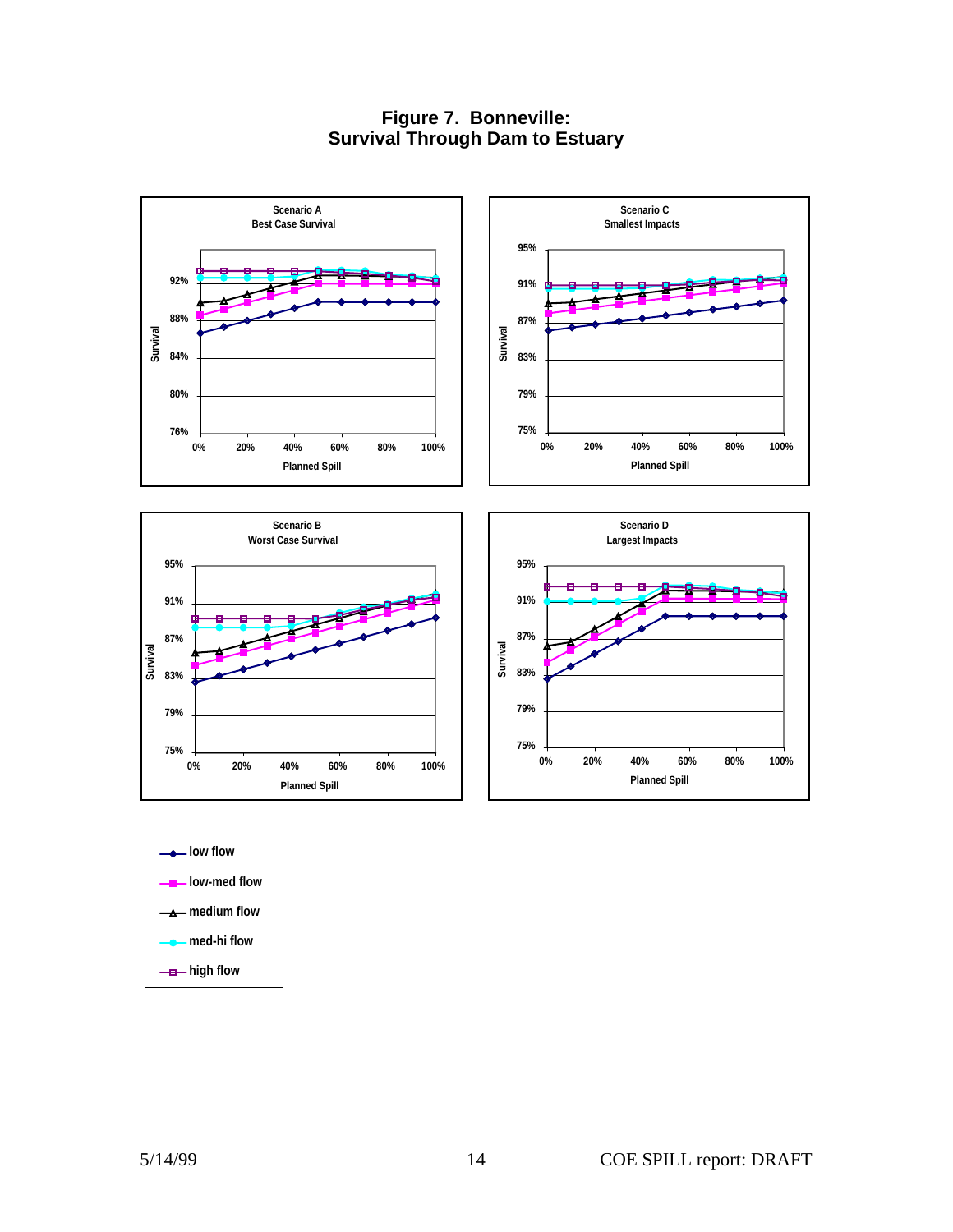

### **Figure 8. System-wide Survival: to Bonneville Tailrace**





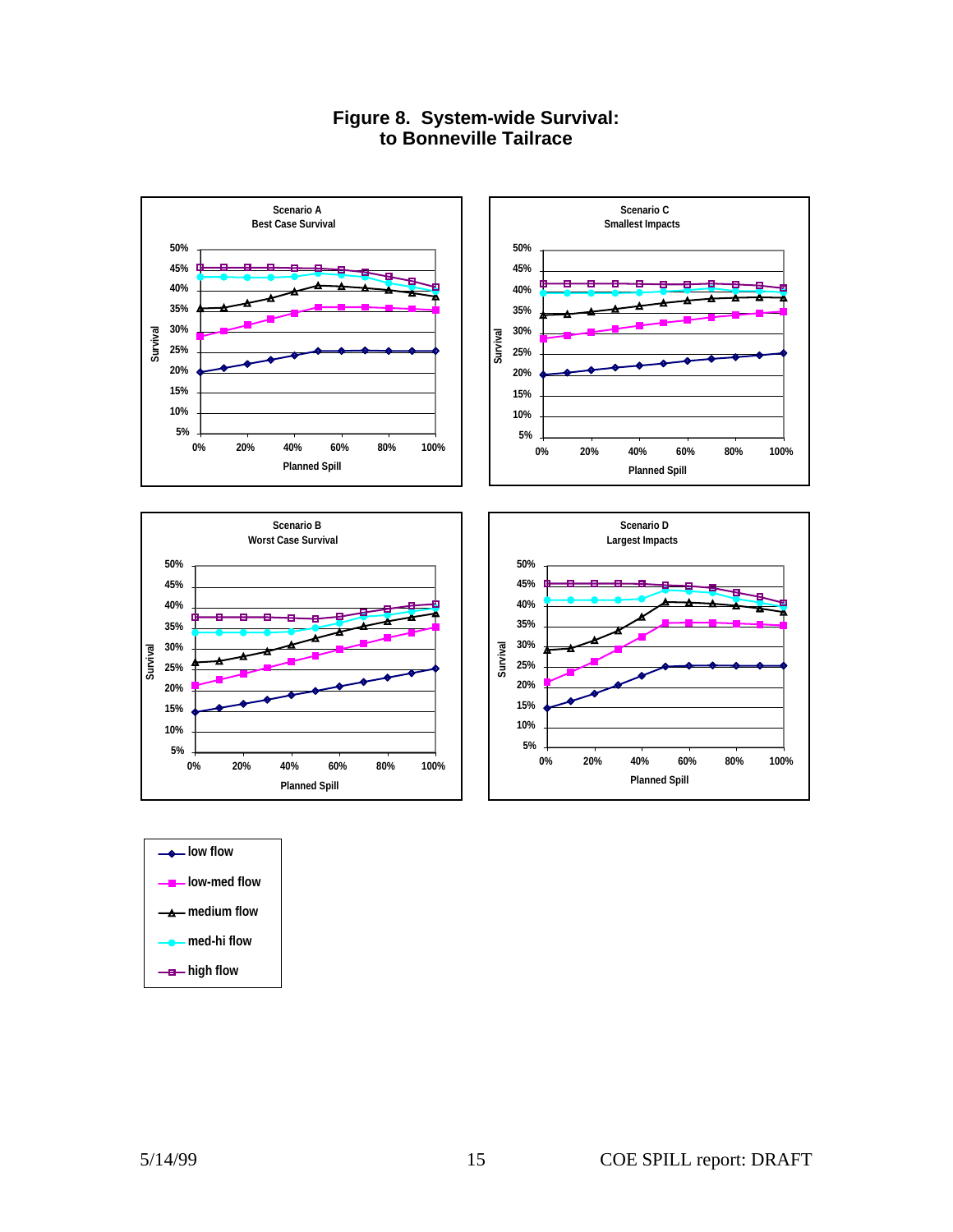









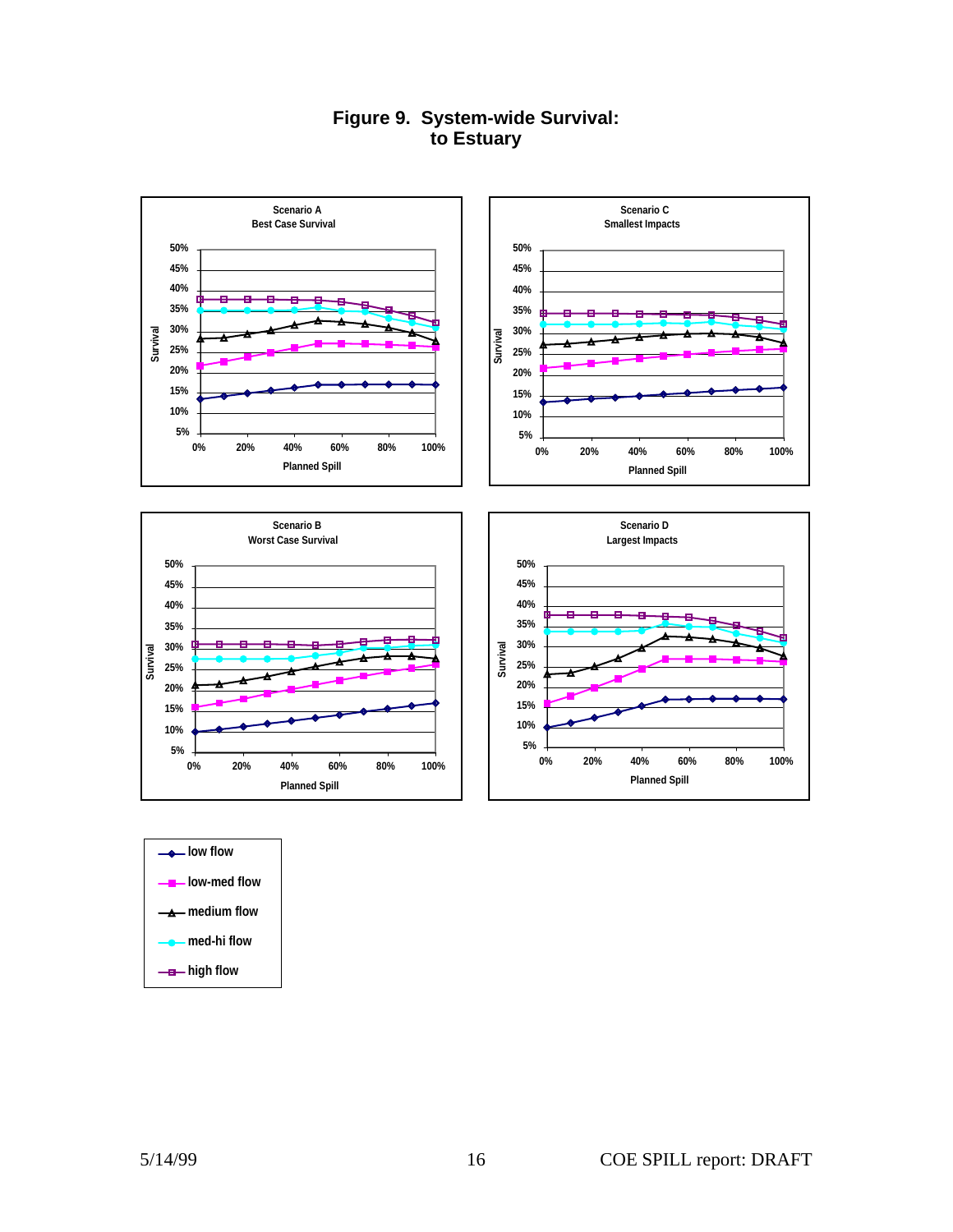## <span id="page-17-0"></span>**References**

- Beer, W. N. pers comm. Calibration of the K\_entrain parameter for selected dams modeled in CRiSP1.6
- Giorgi, A. "Scoping Spill Efficiency/Effectiveness Estimates of Subyearling Chinook Salmon, and an Update of Information for Spring Migrants: Snake River & Lower Columbia River Projects," February 3, 1998.

Plan for Analyzing Testable Hypotheses (PATH). Annual Report, FY98, 1998.

Shaw, P. 1998. Dissolved Gas Documentation for CRiSP1.6.

Toole, Chris. "Review of Dam Passage Routing and Survival," 1998.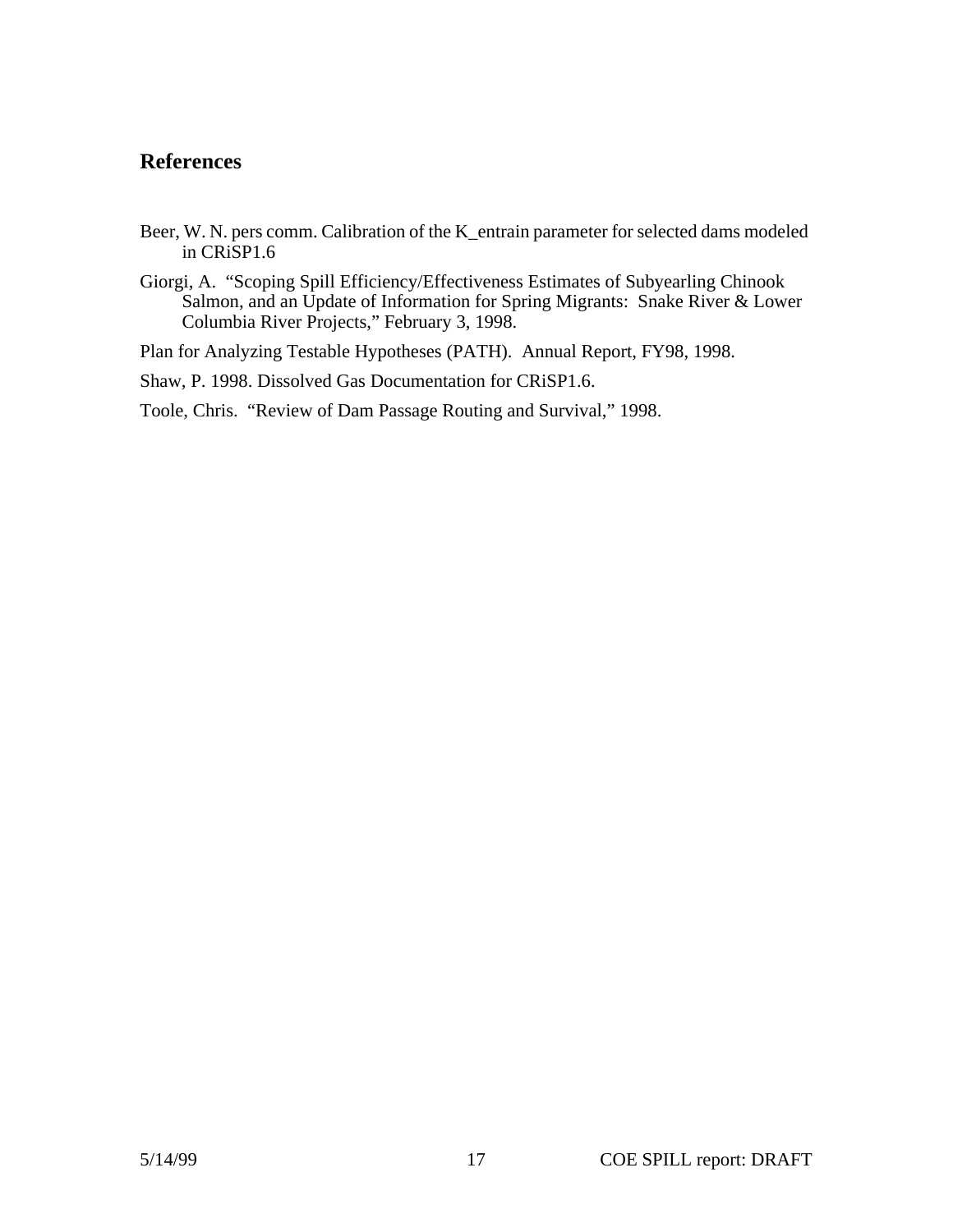# **Appendix CRiSP 1.6 Input Parameters**

<span id="page-18-0"></span>

|                      | mean forebay<br>transit time |
|----------------------|------------------------------|
| Bonneville Dam       |                              |
| Chinook 1            | 2.00                         |
| Bonneville Dam 2     |                              |
| Chinook 1            | 0.00                         |
| The Dalles Dam       |                              |
| Chinook 1            | 2.00                         |
| John Day Dam         |                              |
| Chinook 1            | 2.00                         |
| McNary Dam           |                              |
| Chinook 1            | 2.00                         |
| Ice Harbor Dam       |                              |
| Chinook 1            | 2.00                         |
| Lower Monumental Dam |                              |
| Chinook 1            | 2.00                         |
| Little Goose Dam     |                              |
| Chinook 1            | 2.00                         |
| Lower Granite Dam    |                              |
| Chinook 1            | 2.00                         |
|                      |                              |

|                      | capacity             | powerhouse powerhouse powerhouse | priority threshold         | mod<br>ou<br>r              | mod<br>ou<br>sigma  |
|----------------------|----------------------|----------------------------------|----------------------------|-----------------------------|---------------------|
| Bonneville Dam       | 136.00               | 0                                | 0.00                       | 0.50                        | 12.00               |
| Bonneville Dam 2     | 152.00               | 1                                | 0.00                       | 0.00                        | 0.00                |
| The Dalles Dam       | 375.00               | 0                                | 0.00                       | 0.50                        | 12.00               |
| John Day Dam         | 322.00               | 0                                | 0.00                       | 0.50                        | 12.00               |
| McNary Dam           | 232.00               | 0                                | 0.00                       | 0.50                        | 12.00               |
| Ice Harbor Dam       | 106.00               | 0                                | 0.00                       | 0.50                        | 12.00               |
| Lower Monumental Dam | 130.00               | 0                                | 0.00                       | 0.50                        | 12.00               |
| Little Goose Dam     | 130.00               | 0                                | 0.00                       | 0.50                        | 12.00               |
| Lower Granite Dam    | 130.00               | $\Omega$                         | 0.00                       | 0.50                        | 12.00               |
|                      | mod<br>norm<br>sigma | mod<br>weekly<br>amp             | pred<br>density<br>forebay | pred<br>density<br>tailrace | qas<br>theta        |
| Bonneville Dam       | 11.00                | 0.00                             | 5254.42                    | 15168.22                    | 10.00               |
| Bonneville Dam 2     | 0.00                 | 0.00                             | 0.00                       | 0.00                        | 0.00                |
| The Dalles Dam       | 4.10                 | 0.00                             | 841.76                     | 5027.37                     | 10.00               |
| John Day Dam         | 17.00                | 0.00                             | 680.80                     | 16330.77                    | 0.00                |
| McNary Dam           | 3.00                 | 0.00                             | 191.40                     | 15890.40                    | 0.00                |
| Ice Harbor Dam       | 2.75                 | 0.00                             | 121.79                     | 9066.32                     | 0.00                |
| Lower Monumental Dam | 2.40                 | 0.00                             | 733.84                     | 1380.13                     | 0.00                |
| Little Goose Dam     | 5.40                 | 0.00                             | 676.51                     | 16980.67                    | 0.00                |
| Lower Granite Dam    | 3.00                 | 0.00                             | 628.31                     | 27864.52                    | 0.00                |
|                      | k<br>entrain         | tdg<br>day<br>type               | tdg<br>day<br>parm1        | tdg<br>day<br>parm2         | tdg<br>day<br>parm3 |
| Bonneville Dam       | 0.00                 | 29                               | 5.61                       | 0.12                        | 0.00                |
| Bonneville Dam 2     | 0.00                 | 0                                | 0.00                       | 0.00                        | 0.00                |
| The Dalles Dam       | 0.00                 | 30                               | 24.30                      | $-9.00$                     | $-0.01$             |
| John Day Dam         | 0.00                 | 30                               | 28.40                      | $-24.40$                    | $-0.02$             |
| McNary Dam           | 0.00                 | 29                               | 14.90                      | 0.05                        | 0.00                |
| Ice Harbor Dam       | 0.06                 | 30                               | 20.90                      | $-20.50$                    | $-0.02$             |
| Lower Monumental Dam | 0.00                 | 30                               | 31.20                      | $-36.09$                    | $-0.06$             |
| Little Goose Dam     | 0.62                 | 29                               | 0.50                       | 0.53                        | 0.00                |